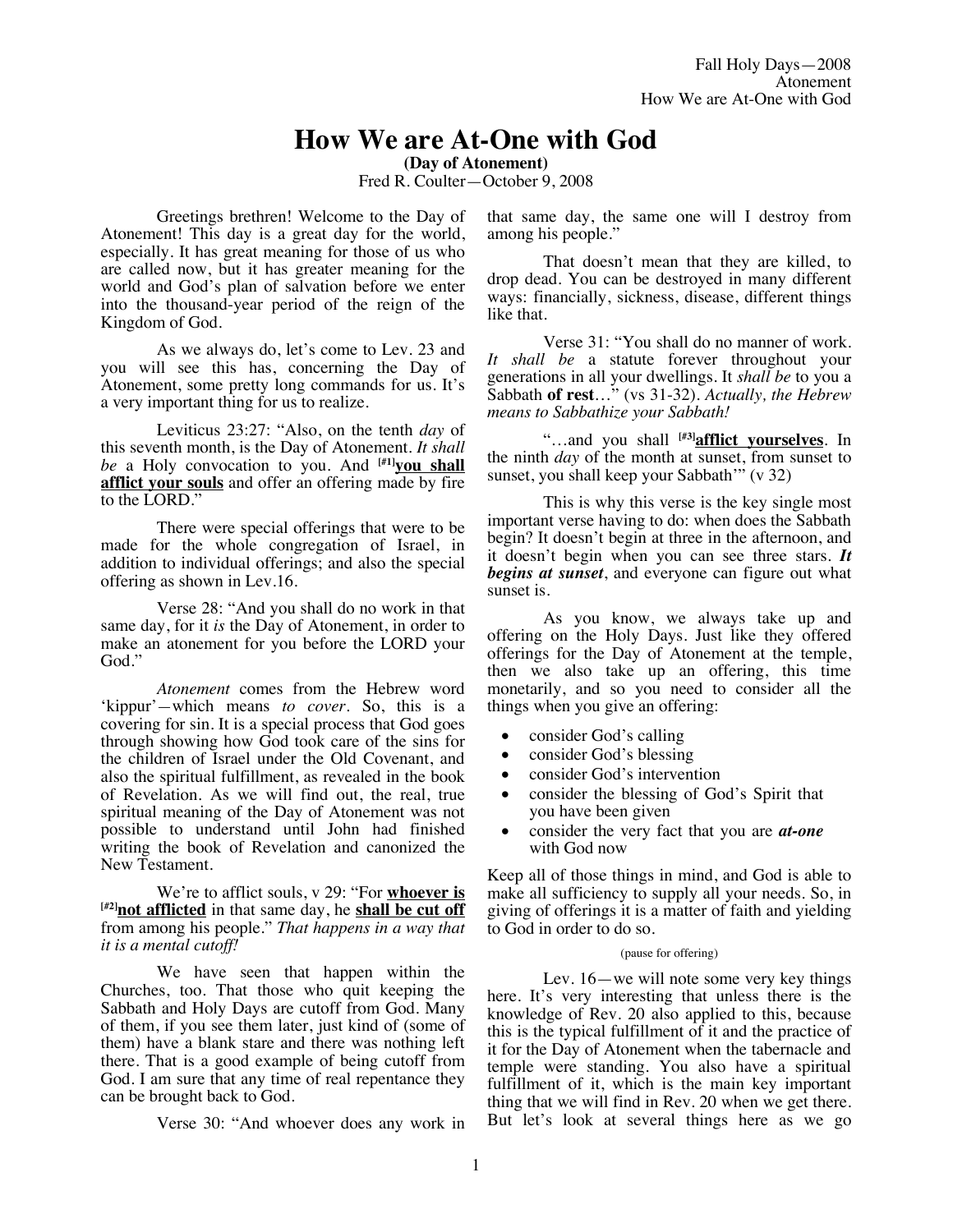through Lev. 16 we'll summarize quite a bit of it here.

First of all, the high priest—we'll see this again in Hebrews—was only allowed to go into the Holy of Holies on the Day of Atonement. He could not just come in at anytime; neither could any of the priests. He could only come in with certain set sacrifices that God told him to offer for his household, and then later the two goats, as we will cover here in a little bit. He was also to be dressed in the appropriate garments and to present himself as representing Israel in the Holy of Holies on the Day of Atonement.

After he has made the atonement for himself, then he is ready to offer the atonement for the sins of the children of Israel, as depicted by the two goats.

Leviticus 16:7: "And he shall take the two goats and present them before the LORD *at* the door of the tabernacle of the congregation"

That's right in front, because you had the door to go into the Holy Place—then behind that, behind the veil—you had the Holy of Holies where the Ark of the Covenant was and the presence of God. In the Holy of Holies was the only place that he was allowed to go into once a year.

Standing before the door of the tabernacle of the congregation Aaron was to perform a very unusual ceremony, and it was the only one of this kind.

Verse 8: "And Aaron shall cast lots on the two goats; one lot for the LORD and the other lot for Azazel. And Aaron shall bring the goat on which the LORD'S lot fell, and offer it for a sin offering" (vs 8-9).

This is a type of Jesus Christ. Every sacrifice is a type of Jesus Christ. {note book, *The Law of Offerings* by Andrew Jukes (amazon.com)} It's a very good book for you to read, and showing all of the types of things interwoven within the physical offerings of the animals and the different prayers that were asked, and so forth. How they depicted many things concerning the sacrifice of Christ, the priesthood of Christ, etc. I think you would find that very, very interesting and help give you a greater understanding also of the literal sacrifice of Jesus Christ.

How come we have this depicting Jesus Christ when it is the Passover sacrifice that depicts Jesus Christ? *The truth is, all the sacrifices, where they are sacrificed and the blood is shed, is depicting Jesus Christ,* whether it is:

- a burnt offering
- a meal offering
- a peace offering
- a thanksgiving offering
- a trespass offering

## *They all picture various aspects of the ministry of Jesus Christ.*

Now let's read about the other goat because this becomes very unusual, and why it was done in this particular way:

Verse 10: "But the goat on which the lot fell for Azazel shall be presented alive before the LORD, to make an atonement upon it…"—*not with it, but upon it!*

That is quite an important distinction for us to understand; because this goat does not picture Jesus Christ. But it pictures a function of something that has to take place in order for there to be forgiveness of sin, beginning first of all with the children of Israel under the Old Covenant; and then under the New Covenant, for the world.

The Passover applies for those in the Church. We have the Passover—which is not a Holy Day—the first day of Unleavened Bread, the last day of Unleavened Bread and the Day of Pentecost applied to the Church. We have the day of Passover and the Wave Sheaf Offering applying directly to Jesus Christ; that is applied to the Church.

Let's also understand something here concerning a few numerics. The Passover is the  $14<sup>th</sup>$ day of the  $1<sup>st</sup>$  month. If you take  $1+4$  and add them together it comes up to 5, the number of *grace.* The Wave Sheaf Offering day is the  $17<sup>th</sup>$ ; and that is the number of *victory* and *overcoming*, which is very interesting when you put it all together.

Then you come down to the time of the Day of Atonement. It is the  $10<sup>th</sup>$  day of the  $7<sup>th</sup>$  month. So you have 10, which has two fives in it  $(5+5=10)$  *double grace!* This double grace applies to the spiritual saving of the physical children of Israel, bringing them into the Kingdom of God for an opportunity for salvation; that's one set. Then the other five you can apply to all the nations of the world that never had an opportunity for salvation and all of that is because Satan the devil has always been around.

How the Church overcomes Satan the devil is going to be entirely different than how the world is going to overcome Satan the devil, because he's not going to be around. This is why *those who are in the first resurrection have a superior resurrection and a greater reward,* because of the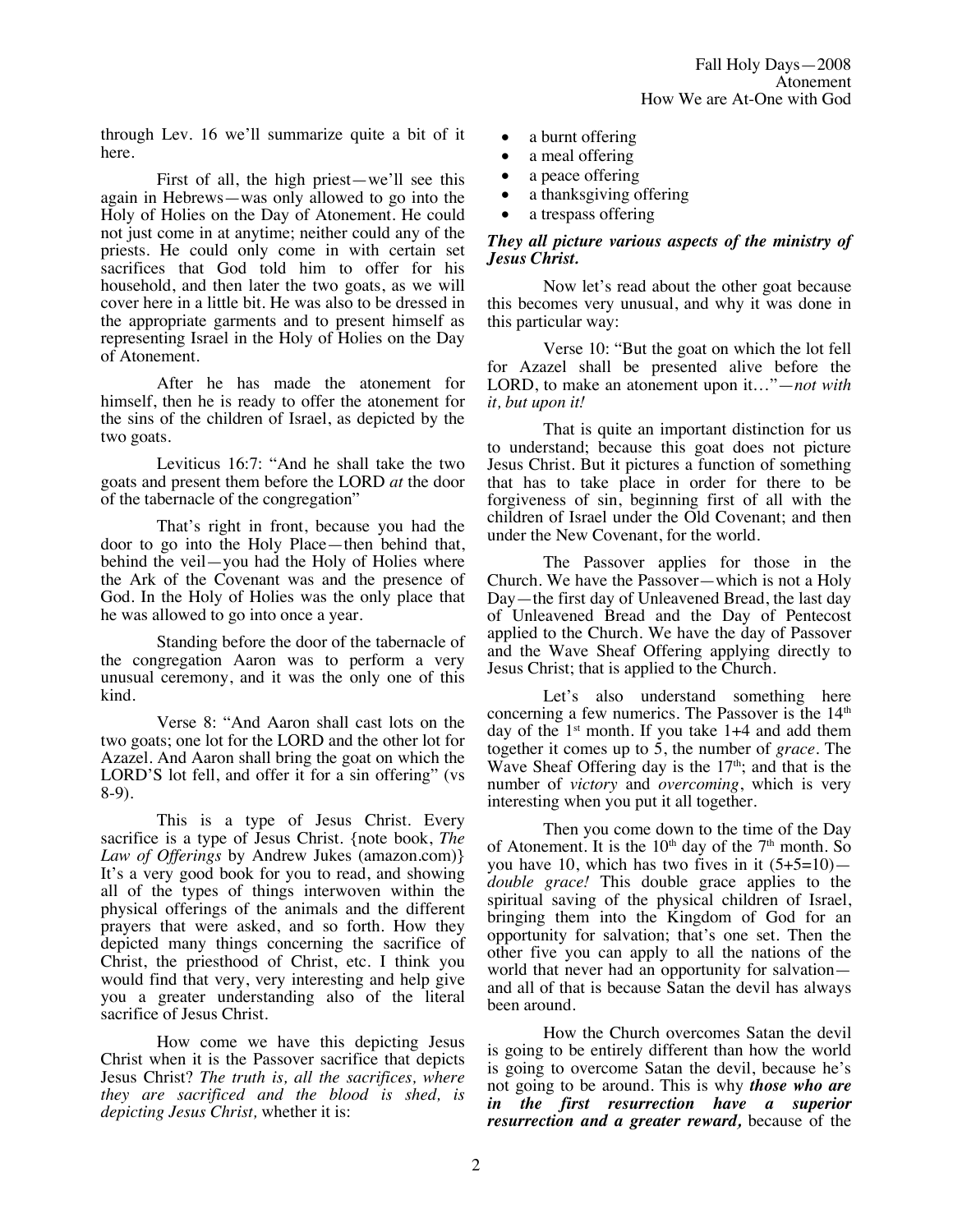things that we have to overcome concerning Satan the devil. We'll touch on a few of those later on.

"…to make an atonement upon it and sent away into the wilderness for **Azazel**" (v 10) *another name for Satan the devil!*

The *King James* has it as a 'scapegoat.' Well, a scapegoat is someone on whom you put the blame. But that is really not a good translation of it, or a good meaning of it. While you put the blame on someone else in a scapegoat situation, many times you never have it taken off of yourself—it's just an excuse to put it on. That's not how God works.

We are responsible for our own sins, and need to repent of them, just like the children of Israel were for theirs and they had to have this operation of the Day of Atonement in order to have their sins forgiven. Then there had to be a placing of the sins again upon Satan the devil, who was the author of sin, Satan is found in the *wilderness*. The wilderness does not depict *in heaven* like some people say; that Jesus went to heaven took our sins with Him. *NO!* He left them all on the earth. He took Himself to heaven and presented Himself as the perfect sacrifice.

Verse 15: "Then he shall kill the goat of the sin offering that is for the people, and bring its blood inside the veil…. [right before the presence of God] …And he shall do with that blood as he did with the blood of the young bull, and sprinkle it on the mercy seat and before the mercy seat…. [which was seven times] …And he shall make an atonement for the sanctuary because of the uncleanness of the children of Israel and because of their transgressions in all their sins…." (vs 15-16).

Here's the forgiveness of all of their sins. And when you have all of your sins forgiven you are free! However, we still have an aspect of sin that must be taken care of, and to put all the sins on Satan the devil and send him off into the wilderness, because *he is the author of sin.* This is the thing that really is so important for us to understand.

Verse 17: "And there shall be no man in the tabernacle of the congregation when he goes in to make an atonement in the sanctuary until he comes out and has made an atonement for himself, and for his household, and for all the congregation of Israel."

So, he was to go in once with the blood of the sacrifice for himself, for his household and also for the children of Israel. He was to stay there until he had sprinkled the blood and taken care of all of it. Then he would go out.

Verse 18: "And he shall go out to the altar

that is before the LORD and make an atonement for it. And he shall take of the blood of the young bull and of the blood of the goat, and put *it* on the horns of the altar all around. And he shall sprinkle of the blood on it…" (vs 18-19). *That is the altar of burnt offerings!* 

Verse 20: "And when he has made an end of reconciling the sanctuary and the tabernacle of the congregation and the altar, he shall bring the live goat."

Not in to the Holy of Holies, but he shall bring the live goat right before the altar so that all the people could see this.

Verse 21: "And Aaron shall lay both his hands on the head of the live goat, and confess over him all the sins of the children of Israel, and all their transgressions in all their sins, putting them on the head of the goat, and shall send *it* away **by the hand of a chosen man** into the wilderness."

We will see that this "…hand of a chosen man…"—the *King James* says 'a fit man'—depicts or is typical of the angel who takes Satan the devil and casts him into the abyss.

Verse 22: "And the goat shall bear upon him all their iniquities to a land in which no one lives. And he shall let the goat go in the wilderness" *symbolizing the wandering of Satan going to and fro on the earth.*

Then the chosen man comes back and washes his flesh. and then the sin offering and all of that was taken outside the camp to be burnt.

Verse 29: "And it shall be a statute forever to you: in the seventh month, on the tenth of the month, you shall afflict your souls and do no work at all, *whether it be* one of your own country or a stranger who is living among you, for on that day an atonement shall be made for you, to cleanse you, **so that you may be clean from all your sins before the LORD**. It *shall be* a Sabbath of rest to you, and you shall afflict your souls, by a statute forever. And the priest whom he shall anoint, and whom he shall consecrate to minister in the priest's office in his father's stead, shall make the atonement and shall put on the linen clothes, the Holy garments. And he shall make an atonement *for* the Holy sanctuary…" (vs 29-33)—*and all that was there!*

It says that was to be forever, which means down to the time, in the future time, that they did not understand. That's why God said 'forever.' God knew the time that when the temple and the whole priest system would come to an end in  $70_{A.D.}$ 

Now let's see the fulfillment of it here,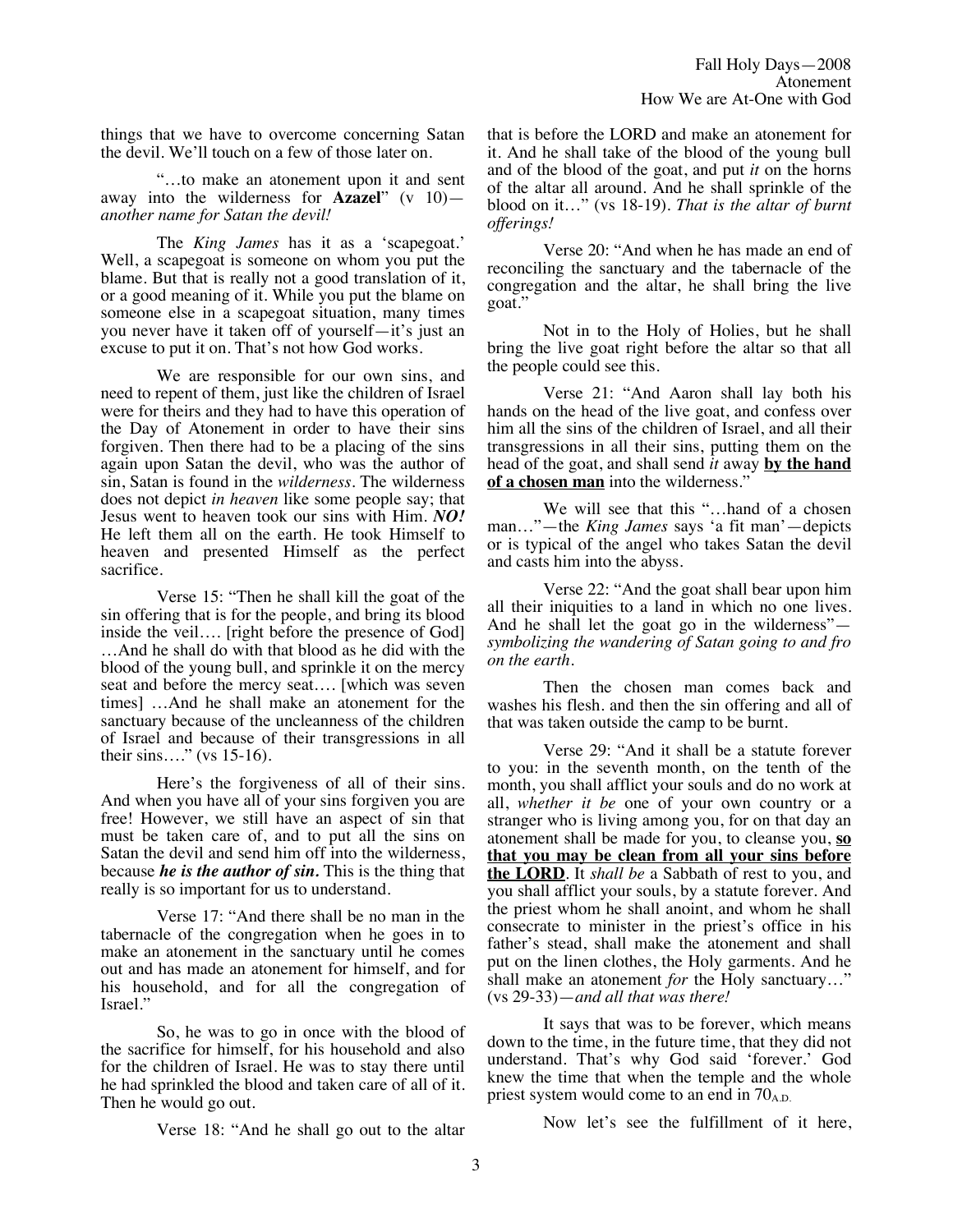which is very, very—I think—unique in the way that it is done; and something that has to be. In order for there to really be the 'restitution of all things' when Jesus Christ comes, one of the things that needs to be done is Jesus needs to have Satan put away. One of the things that happened in the Garden of Eden was that Satan the devil was allowed to come in. When he came in, that destroyed everything. Didn't destroy the Garden of Eden, but it surely destroyed the relationship with Adam & Eve and God. God had to drive them out of the Garden of Eden.

We know that from that time forward all the way down through history, even though that there is forgiveness of sin, as long as Satan is around to tempt and to lead people into sin, and to find people who will agree with him and teach and train them and have them bring all of these:

- wrong doctrines
- wrong religions
- wrong ways

*lawlessness against the commandments of God,* it doesn't matter how many times you have sacrifices, you're not going to have a kingdom or society that is ruled by the Kingdom of God, over all the nations of the earth where you can have a minimum of sin until Satan is removed.

This why after Rev. 19, which we read on the Feast of Trumpets, Christ and the saints step on the earth; an angel cast *the beast* and *the false prophet* into the Lake of Fire; and then something unusual happens. Now, an angel is the one whom this 'fit man' or the 'strong man'—*the chosen one*—is to take the live goat out into the wilderness.

Revelation 20:1: "Then I saw an angel descending from heaven, having the key of the abyss, and a great chain in his hand. And he took hold of the dragon, the ancient serpent, who is *the* Devil and Satan, and bound him *for* a thousand years" (vs  $1-2$ ).

When we come to the end of the Feast of Tabernacles, we'll explain why he's let out again at the end of the thousand years.

Verse 3: "Then he cast him into the abyss, and locked him *up*, and sealed *the abyss* over him, so that he would not deceive the nations any longer until the thousand years were fulfilled; and after that it is ordained that he be loosed *for* a short time."

Now let's see some of the things in the New Testament, because the meaning of the Day of Atonement applies to the New Testament and our relationship with God much more than the Old Testament. Let's see something very interesting concerning those sacrifices for sins.

Hebrews 9:10 talks about how these things only serve as a type, but when Christ came: " *These services consist* only of meat and drink *offerings*, and various washings and physical ordinances, imposed until *the* time of the new *spiritual* order." *We are in that new spiritual order,* and Christ is the One Who instituted it, as He says here:

Verse 11: "But Christ Himself has become High Priest of the coming good things, through the greater and more perfect tabernacle, not made by *human* hands (that is, not of this *present physical* creation)."

So, this is a projection clear on into New Jerusalem. Also in direct relationship to the throne of God and the atonement that we receive there.

Verse 12: "Not by *the* blood of goats and calves, but by the means of His own blood, He entered once for all into the Holiest, having *by* Himself secured everlasting redemption *for us*."

Here's the comparison: When we have our sins forgiven, *they are forgiven before God in heaven above!* When they had their sins covered and forgiven with the Old Testament, *it was only to the purifying of the flesh at the temple!*

Verse 13: "For if the blood of goats and bulls, and *the* ashes of a heifer sprinkled *on* those who are defiled, sanctifies to the purifying of the flesh… [you are clean before God in a physical, carnal sense] …to a far greater degree, the blood of Christ, Who through *the* eternal Spirit offered Himself without spot to God, shall purify your conscience from dead works to serve *the* living God" (vs 13-14).

When we have our sins forgiven, through the operation of baptism, and receive the Holy Spirit of God that unites with the spirit of our minds, now we have the ability to have those things forgiven and cleanse the conscience. That was not possible under the operation of the temple and the sacrifices.

Verse 15: "And for this reason He is *the* Mediator of *the* New Covenant: in order that through *His* death, *which* took place for the release of the transgressions *that were committed* under the first covenant…"

All those sins under the first covenant were covered, as the Day of Atonement pictures, and held in abeyance for forgiveness until the sacrifice of Christ. That released all of those sins. Now that's an important thing to understand.

"…those who have been called might receive the promise of the eternal inheritance" (v15).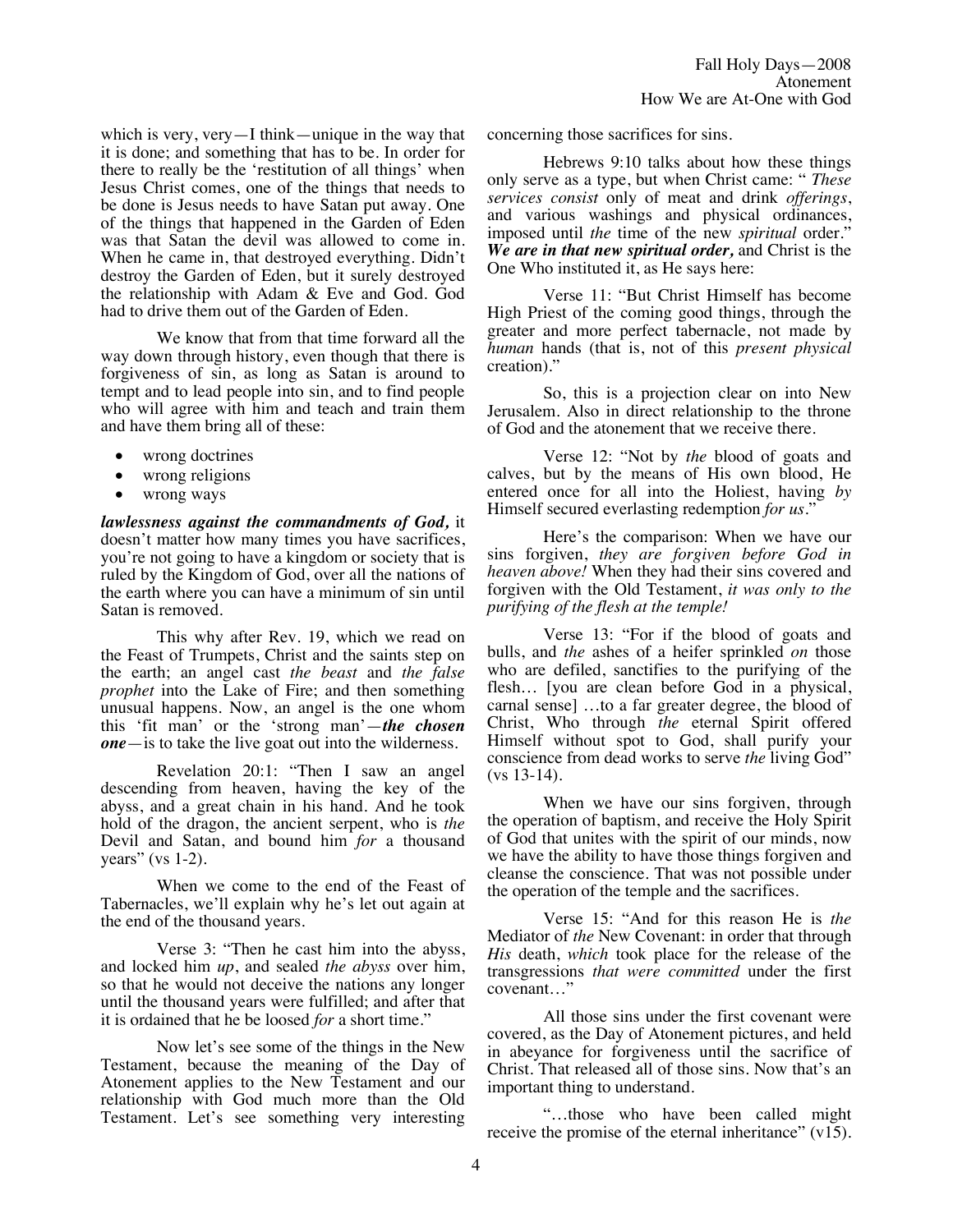*It's referring to us!* Then it talks about the necessity for the covenant sacrifices and so forth, which goes all the way back to Abraham.

Verse 24: "For Christ has not entered into the Holy places made by *human* hands… [as Aaron and his successors did] …*which are mere* copies of the true… [because God gave the plans of it to Moses, and later the plans of it to David] …rather, *He has entered* into heaven itself, now to appear in the presence of God **for us.**"

This is what becomes the most important thing in relationship to the Day of Atonement for us.

Verse 25: "Not that He should offer Himself many times, even as the high priest enters into the Holy of Holies year by year with *the* blood of others; for then it would have been necessary for Him to suffer many times since *the* foundation of *the* world. But now, once and for all, in *the* consummation of the ages, He has been manifested for *the* purpose of removing sin **through His sacrifice** *of Himself*" (vs  $25-26$ ).

As we read in 1-John 2, that He is the 'propitiation for our sins,' and not for ours only, but also for the sins of the whole world. So, the Day of Atonement tells us now when, in the time-frame of God's plan—as outlined by the Holy Days and Sabbath—*God is going to apply the sacrifice of Jesus Christ and make it available to the whole world!* When He does that, *Satan is going to be removed!* That's going to be a tremendous thing that's going to happen.

I don't think we can, in our carnal minds, really visualize what the world is going to be like with Satan the devil removed, no one to come and tempt. Yes, there will be sin because of human nature, which is true. But Satan will not be there to instigate rebellion against God. Satan will not be there to, again, reenact false religions and things like that. So, it's going to be a totally different time, as we will see, when we get to the Feast of Tabernacles.

Let's see the whole purpose of everything that God has done; Hebrews 10:1: "For the *priestly* law, having *only* a shadow of the good things that are coming, *and* not the image of those things, with the same sacrifices, which they offer continually year by year, is never able to make perfect those who come *to worship*."

The whole purpose of the New Covenant is to perfect us. That perfection must take place within. The things that are done without, like the sacrifices, the tabernacle, the temple, the ritual and all of that, can never change the within without the Spirit of God. The Spirit of God could not come until the sacrifice of Jesus Christ.

Verse 4: "Because *it is* impossible *for the* blood of bulls and goats to take away sins."

When the Jews rebuild the temple in Jerusalem it is going to be fully evident that that is true again. That generation—this last generation of Jews—is going to have to learn that lesson all over again.

Verse 5: "For this reason, when He [Christ] comes into the world, 'Sacrifice and offering You did not desire, but You have prepared a body for Me.'" *That was so the Holy Spirit could be within Him and He was filled with the Holy Spirit from conception.*

Verse 6: "You did not delight in burnt offerings and *sacrifices* for sin"—*though He commanded it!* The reason God did not delight in it was very simple:

- it didn't change the heart
- it didn't change the conscience
- it didn't convert the mind

#### *With the New Covenant it does!*

Verse 8: "In the saying above, *He said*, 'Sacrifice and offering and burnt offerings and *sacrifices* for sin (which are offered according to the *priestly* law) You did not desire nor delight in.' Then He said, **'Lo, I come to do Your will, O God.'**…."  $(vs 8-9)$ .

That's what God desires more than anything else, and this is exactly what Jesus did. Jesus came as the perfect sacrifice, not only for our sins, but the sins of the whole world. The Day of Atonement pictures when it's going to be given to all the rest of the world.

"…He takes away the first *covenant*… [God took it away] …in order that He may establish the second *covenant*; by Whose will we are sanctified through the offering of the body of Jesus Christ **once for all**" (vs 9-10).

That's typical of the goat for the sin offering on the Day of Atonement. But "…**once for all**." Then it says every priest stands there doing these things, offering the same offerings.

Verse 12: "But He [Christ], **after offering one sacrifice for sins forever**, sat down at *the* right hand of God."

This becomes important, and the reason why it is *once forever* so it can be applied backwards to those God dealt with and called such as the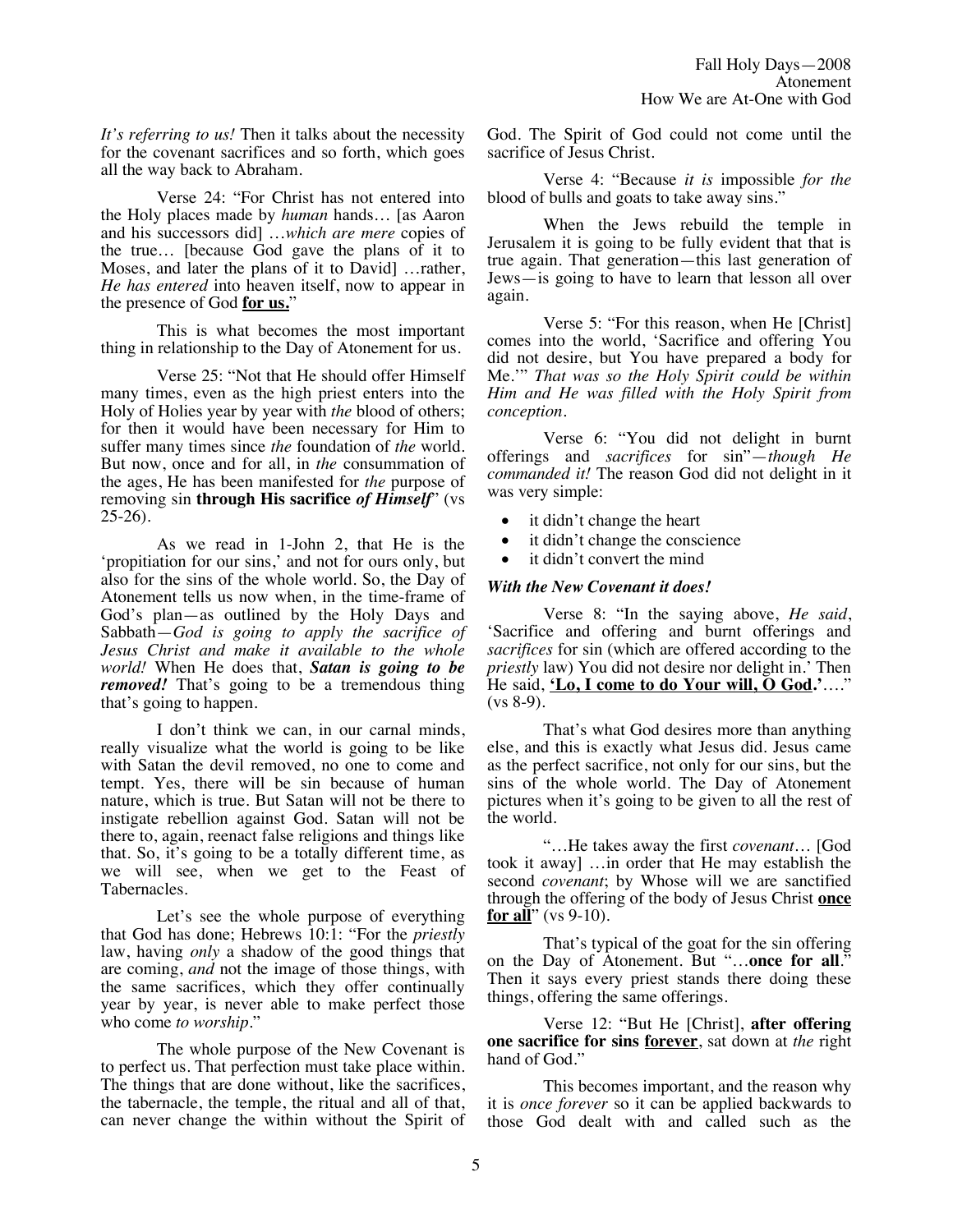patriarchs, and forward to all of us in the New Covenant, and on forward into the time of the Millennium, and yet, on forward into the time of the Great White Throne Judgment As Creator of mankind, coming in the flesh, His sacrifice of His very being—not some animal that He created—is the *perfect sacrifice* for the removal of human sin.

*Angelic sin is not forgiven!* They have already committed the unpardonable, angelic sin with Satan the devil and the demons that followed him. That's why they are going to be in the outer darkness of blackness forever, as we will see when we come to the end of the Feast of Tabernacles.

Verse 13: "Since that time, He is waiting until His enemies are placed *as* a footstool for His feet. For by one offering He has obtained eternal perfection *for* those who are sanctified" (vs 13-14).

But it is not just the offering of Himself that does the perfecting and the sanctifying, but it is also the Holy Spirit that God gives as a result of the forgiveness of those things. So, we have to put it all together and understand it.

Verse 15: "And the Holy Spirit also bears witness to us; for after He had previously said, '"This *is* the covenant that I will establish with them after those days," says *the* Lord, "I will give My Laws into their hearts, and I will inscribe them in their minds"'" (vs 15-16). *That's the process of conversion!*

Then with that we have the spiritual laws of love, faith, hope, goodness, kindness, self-control and *all of those things are also part of the operation of faith!*

Verse 17: "'And **their sins and lawlessness I will not remember ever again**.' Now, where remission of these *is*, *it is* no longer *necessary to offer* sacrifices for sin. Therefore, brethren, having confidence to enter into the *true* Holiest by the blood of Jesus" (vs 17-19).

What we need to do is really understand the great and tremendous blessing it is, that God has given to us, that *we can go into the Holy of Holies in heaven above*—through prayer and with God's Spirit—*and always have that spiritual connection with God!* Think about that! How far superior that this is compared to what it was under the covenant with Israel, where only the high priest could go in once a year into the Holiest. Now granted, Jesus had to go there *first*!

Let's see how this goes all the way back to the promises given to Abraham, and those carried forward to us.

Hebrews 6:17: "In this *way* God… [swearing by Himself, 'in blessing He will bless and in multiplying He will multiply'] …desiring more abundantly to show the heirs of the promise the unchangeable nature of His own purpose, confirmed *it* by an oath."

God does not need to swear, God does not need to give an oath, because He is perfect and cannot and will not lie. But He did this for a very particular and profound reason, so we would find it written in the Word of God and be able to claim those promises.

Verse 18: "So that by two immutable things, in which *it was* impossible *for* God to lie, we who fled for refuge might have strong encouragement to **lay hold on the hope** *that has been* **set before** *us*."

This is why we need to always understand and realize: regardless of the circumstances around us, *never, never* let your discouragement get you down; but *be encouraged in Christ because you have been promised eternal life!* All of these things that are here—all of the troubles and difficulties that we go through—are only to prepare us for eternal life. The way that we get through them is not to look to the problems and difficulties that we face, *but look to the hope that is before us*:

- the fact that God is true
- the fact that God cannot lie
- the fact that God has called us

Verse 19: "Which *hope* we have as an anchor of the soul, **both secure and steadfast**, and which **enters into the** *sanctuary* **within the veil**." *Remember that!*

Whenever you pray, you are praying directly to God the Father with Jesus Christ at the right hand in the sanctuary in heaven above every time you pray. How many times a day that may be depends on your own circumstances and so forth. But Paul says, *'Cease not praying, and pray continually,'* and that means many, many times during the day as we're going about what we are doing, *we can pray to God the Father with Jesus Christ at the right hand!* Isn't that something?

That is a great mystery that the world cannot understand. *With the Spirit of God in us, we have that blessing!* That is a tremendous thing concerning the Day of Atonement. The world does not have that blessing. The world does not know. Why? *Satan the devil is still there!* We will see how he operates here in just a little bit, and why he must be put away.

Verse 20: "Where Jesus has entered for us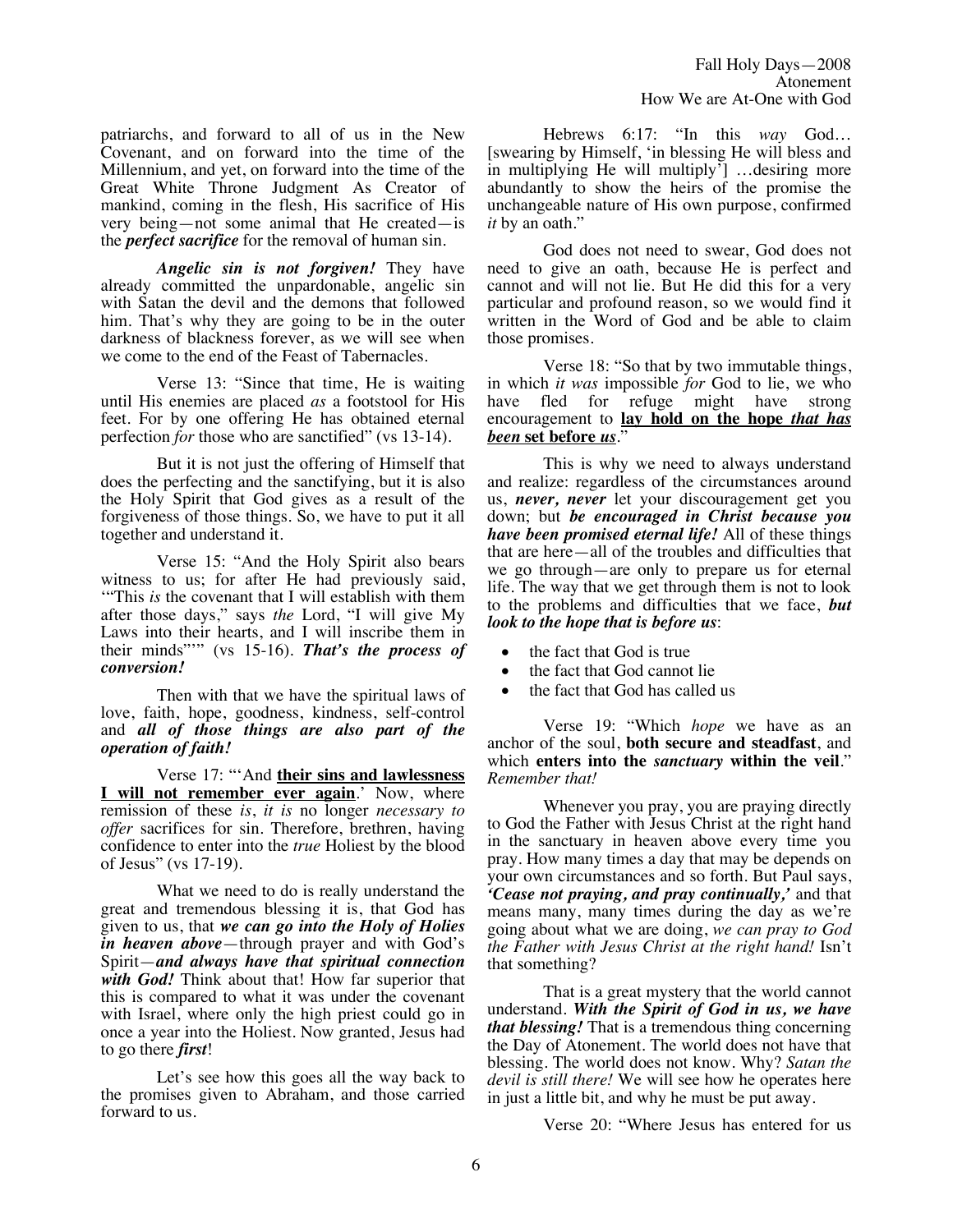*as* **a forerunner**…" *So, as soon as Christ ascended into heaven*:

- entered into the Holy of Holies
- presented Himself as the perfect sacrifice for the sins of the whole world
- was accepted of by God the Father

That opened the door and gave us the way to have access to the Holy of Holies. When Jesus died, as you read in the book of Matthew, the veil was rent in two, *showing that the way to the Holiest of Holies was available to us who have the Holy Spirit of God*, and:

- no longer have to go to a temple
- no longer have to go to a priesthood
- no longer have to offer animal sacrifices

*which could not change the conscience or the heart!*

• no longer would have to do those ritual things

But now we take all the laws and commandments of God and we understand the spiritual meaning of them, the spiritual meaning of the Sabbath, the spiritual meaning of the Holy Days, how it outlines the plan of God and what He is doing and how we fit into it.

"…having become a High Priest forever according to the order of Melchisedec" (v 20). *That is a tremendous thing that Jesus Christ has done for us!*

We'll look at how we need to fight Satan the devil and how he deceives the world and the reason that he must be put away.

#### (go to the next track)

Now let's look at one other thing concerning our ability to come to God, to the throne of God, to the Holy of Holies in heaven above, and let's understand that *even the high priest, if he did not do everything the way it should have been done, and would go into the Holy of Holies, God would strike him dead!*

I want you to think of the great privilege and the tremendous blessing that we have where we can pray directly to God the Father. Jesus Christ said, 'You pray to the Father, for the Father Himself loves you.' We need to understand that we need to get out the doldrums of being in the pits of despair because of dragging in the thoughts and the ways of the religions, the false Christianity of this world. We need to understand that! We need to realize that! Anyone who thinks the Protestants have a corner on the market on *grace* have another thought. *Their grace is lawlessness!* God is the One Who has opened the door for us with His great grace:

- to have direct access to Him through prayer
- to lead and guide and direct our lives
- to place His angels about us and watch over us
- to help us
- to teach us
- to help develop the character of God
- to be perfected

The greatest, fundamental building block of our prayer life and understanding God and being able to have prayers answered.

Hebrews 4:12: "For the Word of God *is* living…" *That's why God has us pray and study!* With that He:

- molds our mind
- molds our character
- gives us of His abilities

*bit-by-bit-by-bit!* We are perfected and washed with the *'washing of the water by the Word!'*

"…and powerful, and sharper than any twoedged sword, piercing even to the dividing asunder of both soul and spirit, *and* of both *the* joints and *the* marrow, and *is* **able to discern** *the* **thoughts and intents of** *the* **heart**" (v 12).

No other operation of religion, anywhere in the world, can compare to that; and they are all the operations of the religions of Satan the devil. I think we need to realize that; and I do believe, brethren, that if we read Rev.  $2 \& 3$  for what it says, are there not too many incursions of Satan the devil into the Church of God itself? *Yes, indeed!*

We'll see what we have to do to fight the war against it. But here is the power that we have coming before God. We can't fool God! We can't do anything greater than what God has done. We can't add to what God has given to make it better. Because no human way or human devising, added to God's way, is going to make it better. That's the whole lesson of Cain, and the *way of Cain!* He wanted to come to God to do it His way! So that God would accept him on how good he was.

*No! We come to God on God's terms!* His ways! *Repentant! Yielding! Believing!* Notice the reason why:

Verse 13: "And there is not a created thing that is not manifest in His sight… [He made it all, right?] …but all things *are* naked and laid bare before the eyes of Him to Whom we must give account…. [you don't give account to *any man*; *you give account to God*] …Having, therefore, a great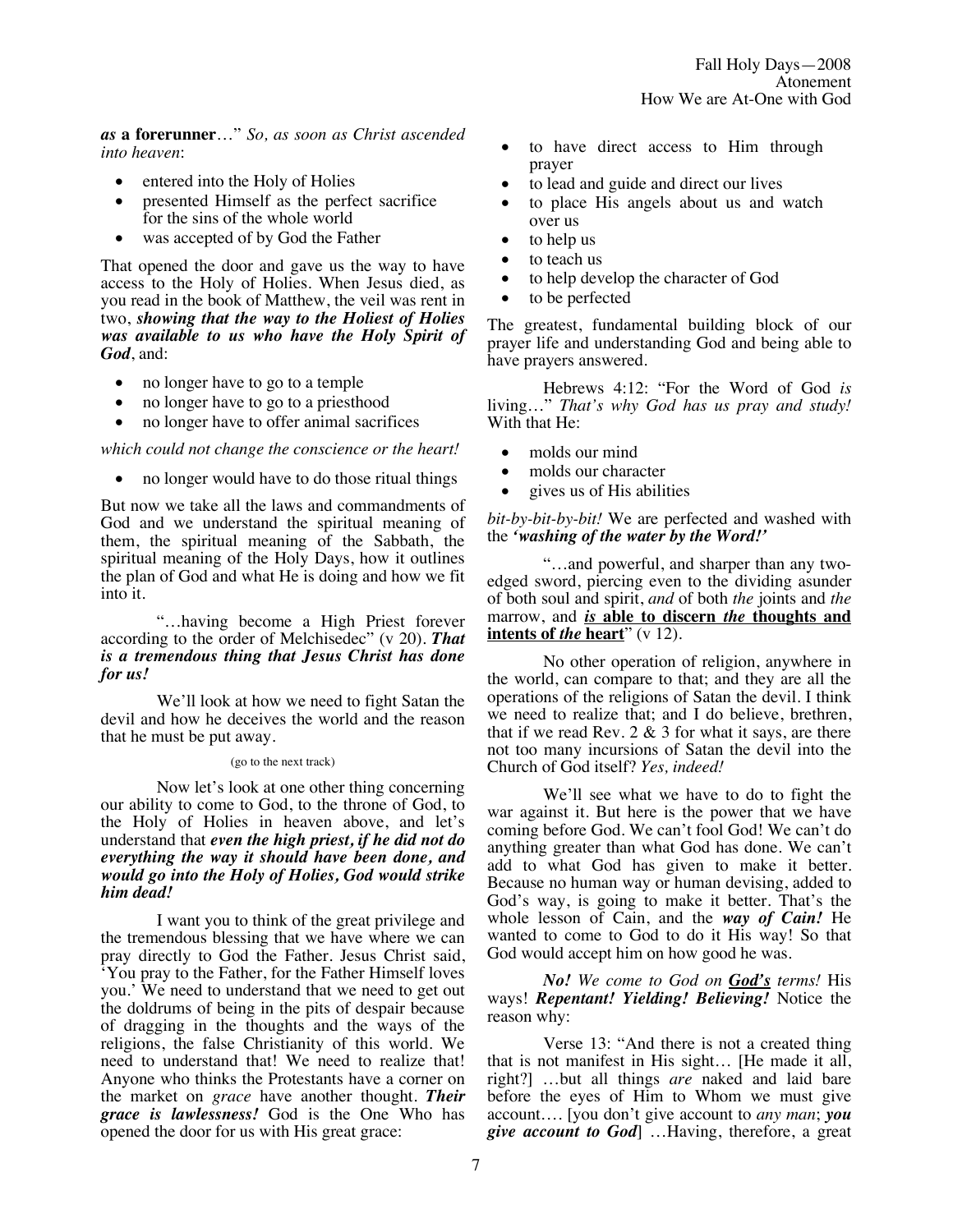High Priest, *Who* has passed into the heavens, Jesus the Son of God, we should hold fast the confession *of our faith*" (vs 13-14).

- don't be wavering
- don't be weak
- don't be thinking things that are not

*You go to God and pray!* You go before the throne of God and you claim the promises, and you ask God:

- to help you
- to hear you
- to intervene
- to lift you up
- to grant you His blessing
- to give you peace of mind
- to give you stability of your thoughts
- to give you firmness and steadfastness of your faith
- to give great affection and feeling of the love of God

Verse 15: "For we do not have a High Priest Who cannot empathize with our weaknesses… [we have many because God has called the weak of the world] … but *One Who* was tempted in all things according to *the* likeness of *our own temptations*; yet, *He was* **without sin**. Therefore… [here's the conclusion that Paul wrote concerning this, what we need to do]: …**we should come with boldness to the throne of grace**, so that we may receive mercy and find grace to help in time of need" (vs 15-16).

Of course, living in this world, that's every day! You just don't pray when you have need. You pray every day, because you have need every day. As long as you're:

- fighting this carnal nature
- fighting the world
- fighting Satan the devil

### *you need God all the time!*

Now, let's look at why Satan must be put away! There cannot be the "restitution of all things" until he is removed. The author of sin *must be removed!* You look at the temptation that came with Adam and Eve in the Garden of Eden, right in the very presence of God.

Revelation 12:9: "And the great dragon was cast out, the ancient serpent who is called the Devil and Satan, **who is deceiving the whole world**…" *Living in this age at the end, we know how deceived this world is!*

Now, I don't know about you, but we have

74 channels on our cable; and every once in a while when there's nothing on, I just flip through all 74. It just has occurred to me: Nearly every single thing you see on television is some kind of sin, even the goodness that men profess, because there can be no true goodness by any man anywhere unless they have the Spirit of God. You turn the channel, it's sin, *it's sin, it's sin!* You talk about being overwhelmed with bossy women! I tell you, television is the mother of it all!

I just hope and pray that a lot of you wives out there don't follow the examples of the things that are there on television, where women rule the roost and men are just little sort of de-coned roosters, as it were. The woman is always the one to give the answer, when in real life it's basically the opposite way around. But Satan is the one who has given this kind of society to us. That's how he's deceived the world!

Let's see why Satan needs to be put away. It's kind of like after WWII in Germany, also in Japan; and after the deaths of Stalin, Mao Tse-tung in China, and Pol Pot in Cambodia. And they're going to have to live through the same thing here with Chavez in Venezuela. Whenever there is a dictatorship of that kind, Satan is firmly behind it. The whole population becomes almost possessed and obsessed. After Hitler died, after he committed suicide; after Stalin died; after Mao Tse-tung died, etc., there's a great relief for the whole population. It's almost as if a pall of hypnotism had been removed from the nation and from the people. Well, that's probably true.

Isaiah 25:5 says of God, "You shall bring down the noise of foreigners, as the heat in a dry place; even the heat with the shadow of a cloud. The shouting of the terrifying ones shall be brought low. And in this mountain the LORD of hosts shall make a feast of fat things for all the people, a feast of wines on the lees, of fat things full of marrow, of refined wines on the lees. And He will destroy in this mountain the face of the covering, which covers all people, and the veil that is woven over all nations" (vs  $5-7$ ).

*Satan has that!* He has that power, because men have given it to him. That's why he has to be put away.

Verse 8: He will destroy death forever; and the Lord GOD will wipe away tears from all faces. And He shall take away from all the earth the rebuke of His people, for the LORD has spoken it."

That's quite a thing. That's really quite an absolute marvelous thing that it is going to take place.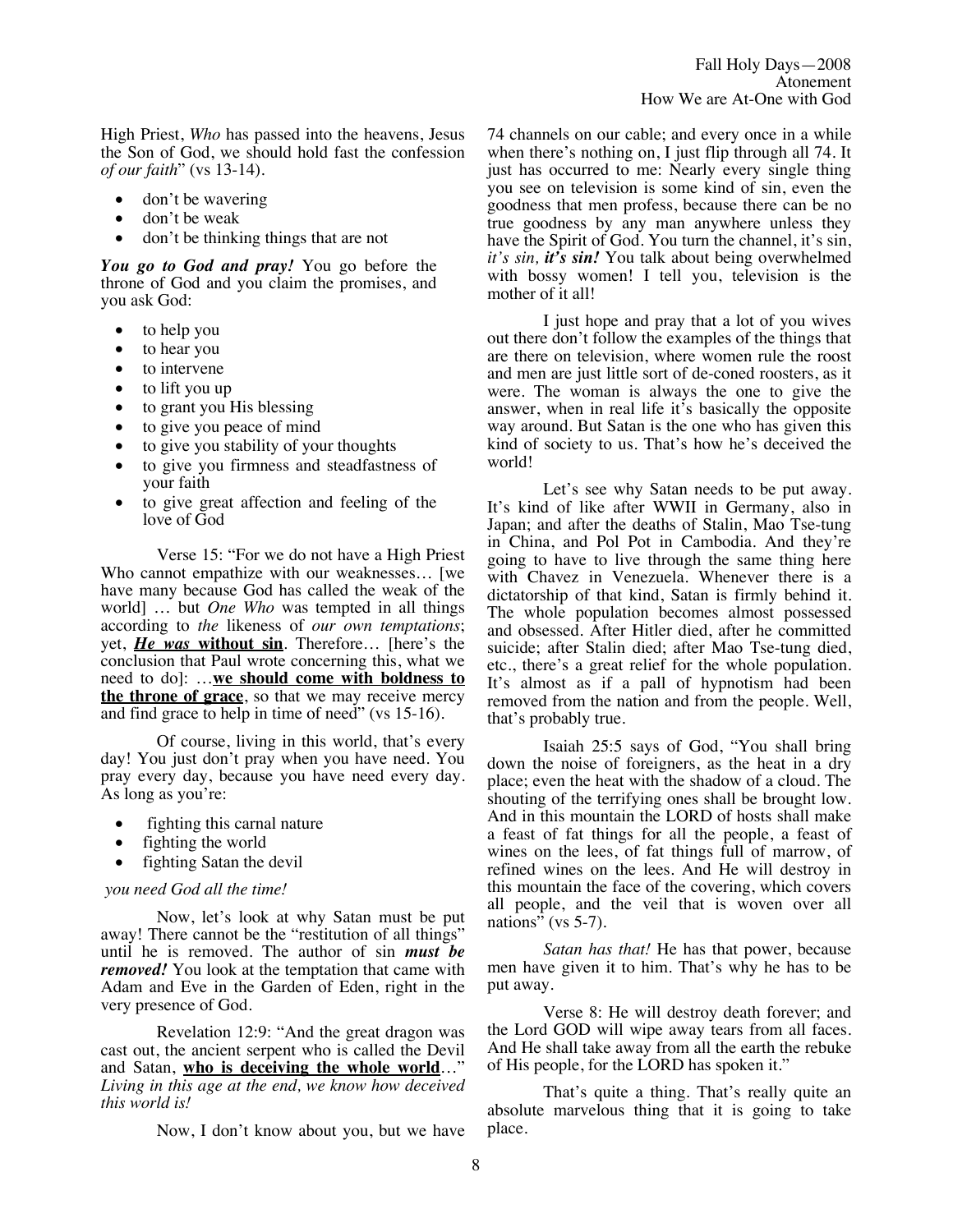Now let's see what the New Testament says about how Satan operates, and how that it affects all people. Because the truth is that either you have the Spirit of God and you are His, *or* you belong to Satan the devil even in some of the things which appear very good, because Satan is a 'do-gooder,' because he deceives by good. He comes in with a benefit. He doesn't come in and say, 'Adam and Eve, go ahead and eat this because I want you to die. No, he came in and said:

Hey, this is going to make you wise. This is going to make you like God. Don't you want to be like God? Didn't God tell you you're going to be like Him? Well, if you eat of this tree you're going to speed up the event.

That's not the way it works. Even the perceived good in this world *is not good*.

- Have they stopped famine and hunger?
- Have they taken care of the little children?
- Have they stopped war?
- *NO!*

Let's see how Satan does it—Eph. 2—here is the state and condition of every single one in the world, because of Satan the devil who has deceived the whole world, who has put a veil and a covering over all people. That's why being called out of that is a miracle in itself, and that *God Himself has personally chosen you and chosen me and chosen all of those who have His Holy Spirit!* That gives us a far, far greater responsibility in responding to God; because we are going to be made one with Him. And I think we need to do what Jesus said, 'I better be about My Father's business.'

Ephesians 2:1: "Now you were dead… [all of those in the world are dead] …in trespasses and sins."

That's why Jesus said what some people would consider very offensive: 'I'll follow You, but let me go bury my father.' Jesus said, 'Let the dead bury their dead.' Some would look at that and say, 'Hey, where's the love in there?' The love is 'you follow Me and you will live. I'll take care them later.' But the whole world is in this condition.

Verse 2: "In which you walked in times past according to the course of this world… [just the way this society is] …according to the prince of the power of the air… [Satan the devil] …**the spirit that is now working within the children of disobedience**."

Satan puts all of these things into their hearts and their minds, and that's how they are motivated. That's how they act. That's how they live. He attacks the young ones. You look at them, they're hooked up on cell phones, they're hooked up on games, they're hooked up on music, they're minds are completely blown away and alienated from their parents. The reason that that is, is because too many parents not only allow it, but they don't want their kids around because they're a bother. That's all Satan's world, Satan's way.

Verse 3: "Among whom also we all once had our conduct in the lusts of our flesh, doing the things willed by the flesh and by the mind, and were by nature *the* children of wrath, even as the rest *of the world*."

*Stop and think for just a minute!* What was going through David's mind when he was enticed and enticed himself and Bathsheba and David together into the affair that he had? *That was just one affair, and look at the price that David had to pay for it,* because he did it. Makes you wonder:

• What goes through the minds of those who are supposed to be in the Church?

*women are responsible, too; and men who are ministers or evangelists* 

- Who get together and have sexual liaisons with women?
- What goes through the minds of both of them?

For one evangelist, we all know of, he did hundreds and hundreds and hundreds of times. Yet, people think he's a great, wonderful Godly man. We'll leave that judgment to God. But I doubt if any of those things were ever inspired of God. *They came from the 'prince of the power of the air.'*

Let's see also how he works. He's called—2- Cor. 4—let's see why a lot of people get into false doctrine. He comes along with false doctrine that 'sounds so good,' but it's not. We need to understand how Satan works in the Church today. And we need not take the posture that there's the world out there and they're all deceived. That's true. 'But I'm not deceived.' You become open target for Satan the devil. That's why you have to rely on God every day.

2-Cor. 4—Paul is talking about the ministry. Can you imagine the Apostle Paul writing a letter as to why he had committed adultery with a woman? I mean, think about it! Let's quit making excuses for carnal-minded people. Those who yield to Satan and not God, though they be in the Church. And they're probably many in the Church who take God casually—who take God's way casually—and that's why we're called *Laodiceans!*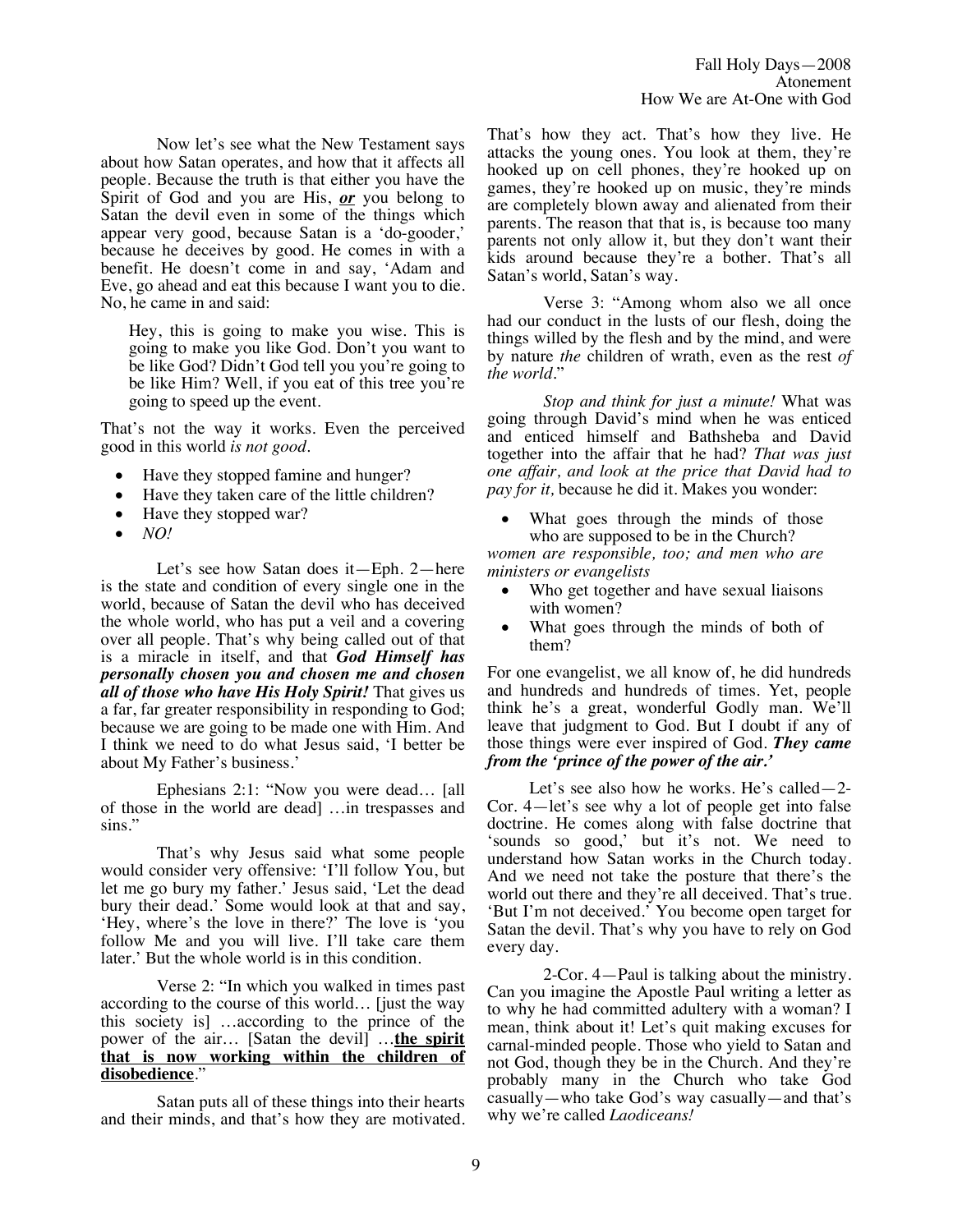Well, I'll tell you one thing: We're not going to be at-one with God, and we're not going to be partakers of the Kingdom of God *unless we all repent and yield to God and ask God's mercy, kindness and forgiveness through the sacrifice of Christ*; and really mean business as to what we are doing and where we're going and how we're doing it. We need to understand that.

Listen to Paul; 2-Corinthians 4:1: "Therefore, having this ministry, according as we have received mercy, we are not fainthearted. For we have personally renounced the hidden things of dishonest gain, not walking in *cunning* craftiness, nor handling the Word of God deceitfully…" (vs 1- 2).

I remember this last radio program that I was on with Gianni Hayes. There was a man who believe that all the prophecies were already fulfilled and he twisted and turned the Scriptures so terrible that at the end of an hour of listening to that, my mind was just burdened down, it felt like a lead weight hanging inside my cranium. It was so absolutely stupid that it was incredible. Anyway, I thought, "...handling the Word of God **"…handling the Word of God deceitfully...**" Can't believe it. Now, the way you overcome all of that is:

"…but by manifestation of the Truth, we are commending ourselves to every man's conscience before God. But if our Gospel is hidden, it is hidden to those who are perishing; in whom the god of this age **has blinded the minds of those who do not believe**…" (vs 2-4).

Let me say something about belief and faith: *You must believe all*, not the part that makes you feel comfortable. Think on that!

Next time you watch some of these smiling faces on television—supposedly preaching the Gospel—they believe a portion of it. But that's not going to get them eternal life, because you have to *believe all.* Satan by nature is 'religious,' as well as licentious. He loves nothing better than religion as a means of deceiving people. That's why if you don't have the series, *Why God Hates Religion,* you better listen to it.

"…lest the Light of the Gospel of the glory of Christ, Who is *the* image of God, should shine unto them"  $(v 4)$ .

Verse 5 becomes important—every minister, teacher, preacher, evangelist, whatever—*listen*: "For we do not preach our own selves, but Christ Jesus *the* Lord, and ourselves your servants for Jesus' sake."

That's what it has to be! When we come

before God on this Day of Atonement, we need to understand and recognize who the enemy is. We need to realize that he just loves to be 'religious.' He just loves to come into the Church of God if he can get a foothold. However way he may want to do it, he can come in. Oh, we have calendar controversies, Passover controversies, Pentecost controversies those are just some of the doctrinal issues. Then we have issues: 'Well, this part of the Bible wasn't in this old document, so therefore, I'm not sure we ought to follow that.' All of these things come from Satan the devil.

Let's see something that's very important for us to understand and realize in our relationship with God. There were a lot of disciples that followed Jesus and a lot of them really were not of God.

John 8:23: "And He said to them, 'You are from beneath… [on this earth] …I am from above. You are of this world; I am not of this world."

Why would we want to bring things of the world into the Church? Into our lives?

Verse 24: "'That is why I said to you that you shall die in your sins; for if you do not believe that I AM, you shall die in your sins.' Then they said to Him, 'Who are You?' And Jesus said to them, 'The One that I said to you from the beginning. I have many things to say and to judge concerning you; but He Who sent Me is true, and what I have heard from Him, these things I speak to the world.'…. [the very Word of God] …*But* they did not know that He was speaking to them of the Father. Then Jesus said to them, 'When you have lifted up the Son of man… [they knew what that meant: crucifixion] …then you yourselves shall know that I AM… [a good many of them did] …and *that* I do nothing of Myself. But as the Father taught Me, these things I speak. And He Who sent Me is with Me. The Father has not left Me alone because I always do the things that please Him.'" (vs 24-29).

That's how our lives need to be oriented. It says in 1-John 3 that we can do the things that please Him—and that brings us answers to our prayers.

Verse 30: "As He spoke these things, **many believed in Him.** Therefore, Jesus said to the Jews who had believed in Him, 'If you continue in My Word... [His whole message] ...you are truly My disciples. And you shall know the Truth, and the Truth shall set you free.' They answered Him, 'We are Abraham's seed, and have never been in bondage to anyone. What do You mean by saying, "You shall become free"?"" (vs 30-33).

They just said they believe in Him, *but they really didn't!* They said, 'We don't know about this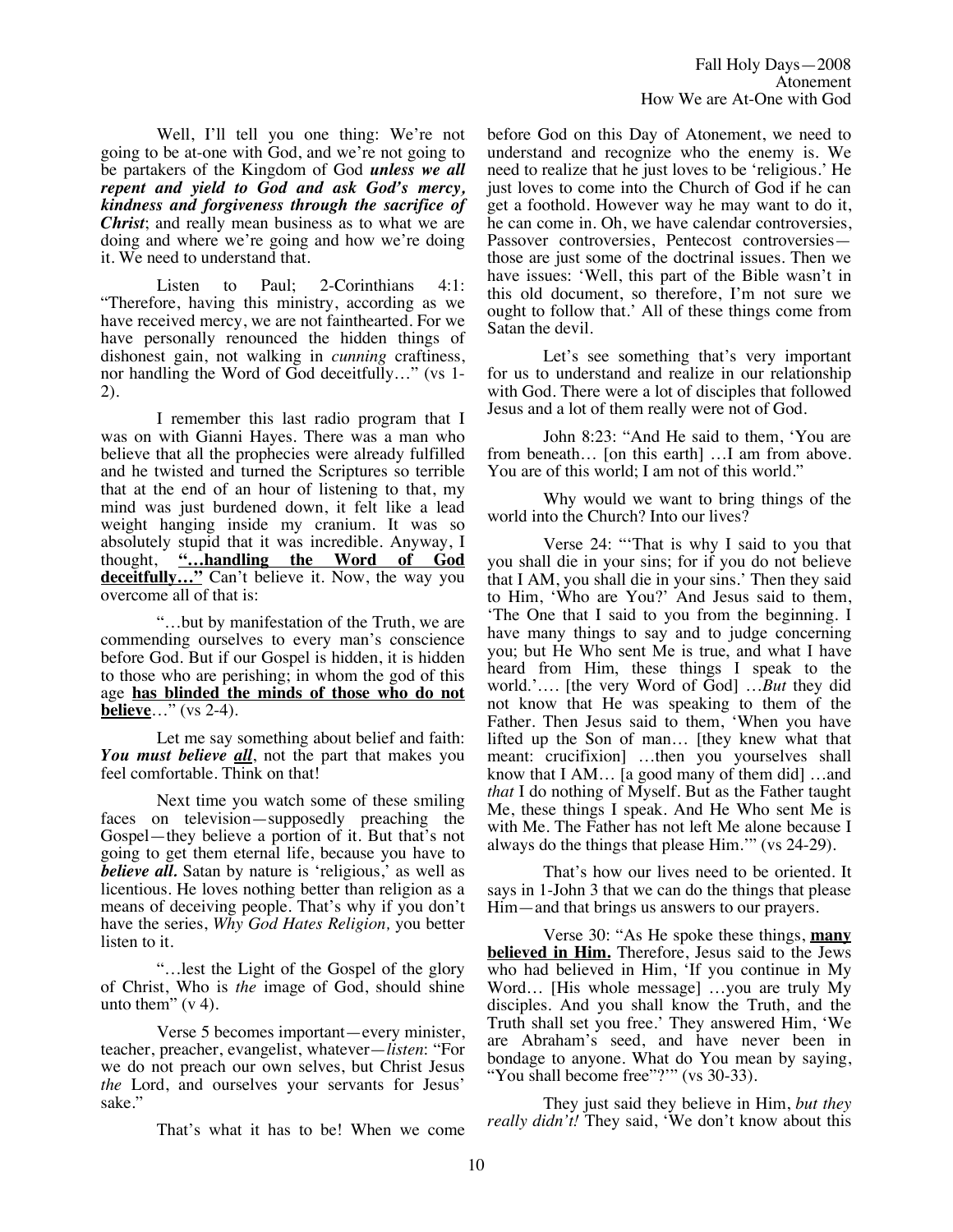guy, but we have Abraham. We're Abraham's seed.' Well, we'll see about that a little later. You can't claim any preset condition from anything physical that God must honor you. It doesn't matter if you're a descendant of Abraham. It doesn't matter if you're part of the tribes of Israel.

For all the Jews who are out there, who are listening, please listen up! That God can have mercy on you: God has no debt to you because you claim that you are the chosen people. The truth is, those who are chosen are those that God has called and given His Spirit. You're never going to understand about Jesus Christ or eternal life as long as you claim to the traditions of the Jews and their ways. Likewise with any other religion—be it Catholic,<br>Protestant, Islamic, Buddhist, Hindu or Buddhist, Hindu or Shamanism—whatever it may be. You have no claim to God from who you are, what you think you are. *You need to repent!*

Verse 34: "Jesus answered them, 'Truly, truly I say to you, everyone who practices sin is a servant of sin..... [the author of sin is Satan the devil] …And the servant does not live in the house forever; *but* the Son lives forever. Therefore, if the Son shall set you free, you shall truly be free. I know that you are Abraham's seed; but you are seeking to kill Me, because My words do not enter into your *minds*" (vs 34-37).

Come to Christ with a closed mindset and you'll never be converted. Jesus said you have to give up father, mother, brother, sister, children, lands and yes, your own life; and pick up your cross and follow after Him and love Him more than any. No one comes to Christ with any preset conditions. You come UNconditionally—renouncing everything and all that you are and stand for. And we continue in that way so that we may receive eternal life.

Verse 38: "I speak the things that I have seen from My Father, and you do the things that you have seen from your father."

Carnal answer: Oh yes, just like a debate. I've never seen a debate to solve anything except polarize everyone.

Verse 39: "They answered and said to Him, 'Our father is Abraham.' Jesus said to them, 'If you were Abraham's children, you would do the works of Abraham…. [he believed God] …But now you seek to kill Me…" (v 39-40).

He knew that because even though they said they believed in Him, He knew that in their mind it was all conditional, because they wanted to kill Him.

"…a Man who has spoken the Truth to you, which I have heard from God; Abraham did not do this. You are doing the works of your father.' Then they said to Him, 'We have not been born of fornication…. [we don't even know where you come from] …We have one Father, *and that is* God.' Therefore, Jesus said to them, 'If God were your Father, you would love Me, because I proceeded forth and came from God. For I have not come of Myself, but He sent Me. Why don't you understand My speech?'" (vs 40-43).

Just like Paul wrote: *Satan has blinded the minds of those who don't believe!*

- Why?
- How has he done it?
- Where is this taking place? *At the temple!*

These are religious people coming for their offerings during the Feast of Tabernacles. 'Yes, we're good, dutiful little people and we're coming doing what we read in the Word of God, but we're going to do it our way. We want to bring this sacrifice, and we want to do that and we want to live our lives the way we want to. But we'll be religious and come to the temple.' That's why Jeremiah told the people, 'Don't come and say the temple of the Lord, the temple of the Lord, temple of the Lord are these.' (Jer. 7). Don't say you're the children of Abraham.

Verse 43: "…Why don't you understand My speech? **Because you cannot** *bear* **to hear My words.'**"

All right, test! If what I've just said to you in the last ten or fifteen minutes has bothered you, then you better ask yourself:

- Can you really bear the words of Christ?
- Can you really understand the depths of your own human nature?

Here's the reason; Jesus said it truly: v 44: "You are of *your* father the devil, and the lusts of your father you desire to practice. He was a murderer from *the* beginning, and has not stood in the Truth **because there is no Truth in him**…."

If he quotes the Truth, a lie is surely to follow! The Truth that he may quote has already been perverted by the lies to come. Because you have to have all Truth and nothing but the Truth, not part of it.

"…Whenever he speaks a lie, he is speaking from his own *self*; **for he is a liar, and the father of it**…. [strong words] …And because I speak the Truth, you do not believe Me'" (vs 44-45).

Sidebar: Just to show you, just to give you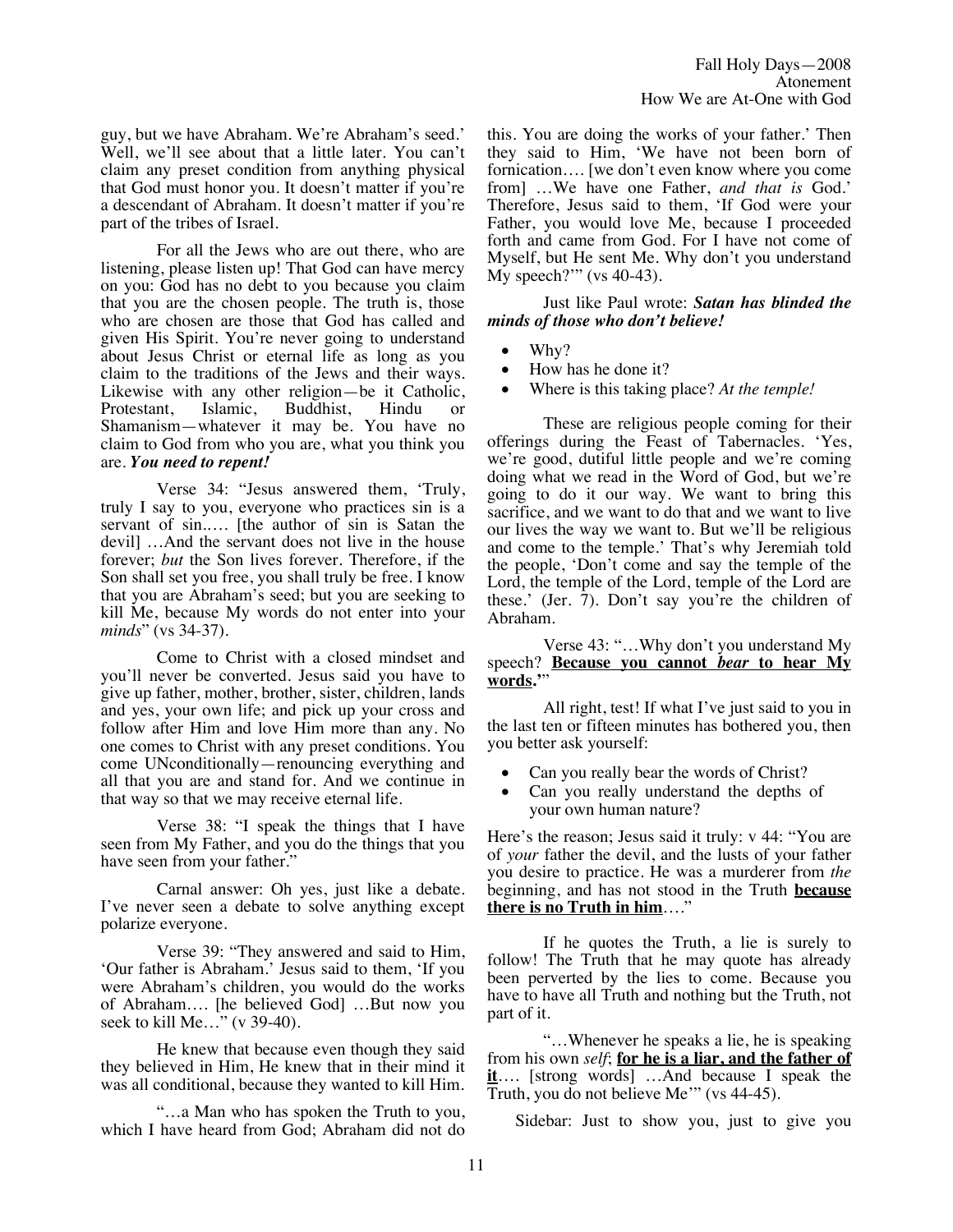another example, I think I have related this before, but this is a good place to relate it. I remember flying back from Dallas, coming from Tulsa through Dallas, and there was a man reading his Bible just across the aisle from me. I had the New Testament at that time and I thought, well, he's reading his Bible, I bet he'd like to have a New Testament. So, I gave it to him; he took it. About a month later I got the back cover ripped off of it and sent to me because we believe in baptism; and we believe in keeping the commandments of God; and I was a dangerous, false prophet.

It sounds like he was one of those in the group here where Jesus was speaking. You know, just because a person reads the Bible and is religious doesn't mean that they belong to God. You have to read and believe it and live it. That's the whole point we're talking about here with the Day of Atonement.

Verse 43: "Why don't you understand My speech? Because you cannot *bear* to hear My words. You are of *your* father the devil, and the lusts of your father you desire to practice. He was a murderer from *the* beginning, and has not stood in the Truth because there is no Truth in him. Whenever he speaks a lie, he is speaking from his own *self*; for he is a liar, and the father of it. And because I speak the Truth, you do not believe Me. "Which *one* of you can convict Me of sin?…. [no answer] …But if I speak *the* Truth, why don't you believe Me? The one who is of God hears the words of God…. [and repents] …For this reason you do not hear, because you are not of God" (vs 43-47) *all these good, religious people!*

You could do the same thing today. Go down to St. Peter's Basilica and stand there and say, 'Pope Benedict XVI, you need to repent. Tear down all of these idols of these saints. Tear down this obelisk that is here.' Why you wouldn't get the words hardly out before the guards would come and arrest you and take you off and you'd be thrown in prison for blaspheming the pope. But would it be the truth? *Yes! He really got them!*

Verse 48: "Then the Jews answered and said to Him, 'Are we not right in saying that You are a Samaritan and have a demon?'" *They did all of this to try and goad Him to prove their point!*

Verse 49: "Jesus answered, 'I do not have a demon. But I honor My Father, and you dishonor Me. Yet, I do not seek My own glory; there is One Who seeks and judges. Truly, truly I say to you, if anyone keeps My words, he shall not see death forever.' Then the Jews said to Him, 'Now we know

that You have a demon. Abraham and the prophets died; yet, You say, "If anyone keeps My words, he shall not taste of death forever." Are You greater than our father Abraham who died? And the prophets, *who* died? Who do You make Yourself *to be*?'" (vs 49-53).

Isn't that what it said? If anyone really preaches the Truth, 'Who gives you the right to say that?'

Verse 54: "Jesus answered, 'If I glorify Myself, My glory is nothing. It is My Father Who glorifies Me, *of* Whom you say that He is your God. Yet, you have not known Him; but I know Him. And if I say that I do not know Him, I shall be a liar, like you. But I know Him, and I keep His Word. Abraham your father was overjoyed to see My day; and he saw *it*, and rejoiced'…. [What an answer! *I was there with Abraham!*] … Then the Jews said to Him, 'You are not even fifty years *old*, and You have seen Abraham?' Jesus said to them, 'Truly, truly I say to you, before Abraham was born, I AM'" (vs 54-58). *They understood that He was God in the flesh!* 

Here's the whole thing, *you cannot possibly mix the way of God with the way of the world*, because the way of the world is the way of Satan the devil, even with all of the things that appear good.

Let's understand something here so we realize the whole meaning of being at-one with God. Having the Spirit of God in us is the greatest thing. We don't have the Spirit of God in us so that we can be saved ourselves. We have the Spirit of God in us so that we can be saved *to save the world!* Now think of that! Not just yourself, but the whole thing that Jesus did.

John 17 is very fitting; because it shows how we are at-one with God now and how later the world will become *at-one* with God, under Christ and us in the Millennium.

John 16:33: "These things I have spoken to you so that in Me you may have peace. In the world you shall have tribulation. But be courageous! I have overcome the world."

He's overcome the world. He's overcome the Satan the devil for the specific purpose that we may become one with Him and God the Father.

John 17:1: "Jesus spoke these words, and lifted up His eyes to heaven and said, 'Father, the hour has come; glorify Your own Son, so that Your Son may also glorify You; since You have given Him authority over all flesh..." (vs 1-2).

They want to reject Jesus. They want to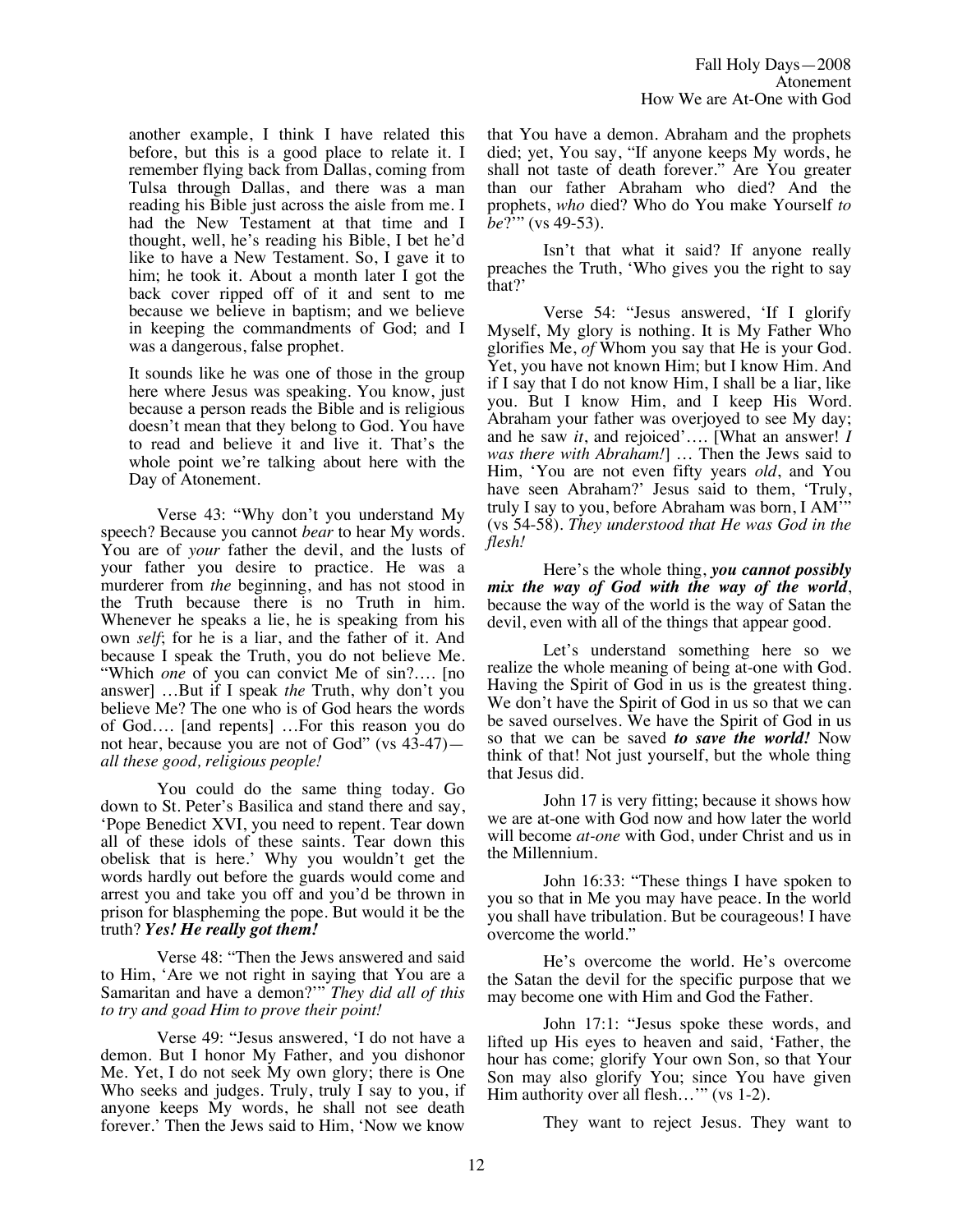have other gods. But Christ has *all* authority.

"…in order that He may give eternal life to all whom You have given Him. For this is eternal life, that they may know You, the only true God, and Jesus Christ, Whom You did send" (vs 2-3).

Before He was resurrected back to being a spirit being, Jesus Christ—though He was God manifested in the flesh—was not wholly, true God having carrying the flesh of human nature.

Verse 4: "I have glorified You on the earth. I have finished the work that You gave Me to do. And now, Father, glorify Me with Your own self, with the glory that I had with You before the world existed. I have manifested Your name to the men whom You have given Me out of the world. They were Yours, and You have given them to Me, and they have kept Your Word" (vs 4-6).

*See how much God is going to honor keeping His Word, in all circumstances!*

Verse 7: "Now, they have known that all things that You have given Me are from You. For I have given them the words that You gave to Me; and they have received *them* and truly have known that I came from You; and they have believed that You did send Me. **I am praying for them**… [Christ is praying for us every day] …I am not praying for the world…" (vs 7-9).

That is not the time to save the world. *The world cannot be saved until Satan is put away!* That's why we, living in this age, overcoming the world, overcoming Satan and living God's ways have the superior resurrection and the greater rewards.

"…I but for those whom You have given Me, for they are Yours. All Mine are Yours, and all Yours *are* Mine; and I have been glorified in them" (vs 9-10).

Verse 12: "When I was with them in the world, I kept them in Your name. I protected those whom You have given Me, and not one of them has perished except the son of perdition, in order that the Scriptures might be fulfilled. But now I am coming to You… [this is Jesus' last prayer] …and these things I am speaking *while yet* in the world, that they may have My joy fulfilled in them. I have given them Your words… [remember, everything in the Bible are the words from the Father] …and the world has hated them because they are not of the world, just as I am not of the world" (vs 12-14).

*Don't worry about being accepted of the world because the god of this world is Satan!*

Verse 15: "I do not pray that You would

take them out of the world… [though we desire this once in a while] …but that You would keep them from the evil one.'" *Keep us from Satan the devil!*

Verse 16: "They are not of the world, just as I am not of the world. Sanctify them in Your Truth; Your Word is the Truth. Even as You did send Me into the world, I also have sent them into the world. And for their sakes I sanctify Myself, so that they also may be sanctified in *Your* Truth" (vs 16-19).

*That's what God wants. That's why this Day of Atonement. That's why God has called us!*

Verse 20: "I do not pray for these only, but also for those who shall believe in Me through their word; **That they all may be one**… [that's what the Day of Atonement stands for: *at-one-ment* ... even as You, Father, *are* in Me, and I in You; that they also may be one in Us, in order that the world may believe that You did send Me" (vs 20-21).

*Tremendous, brethren!* That's why we dwell in Christ. Dwell in love. That's why we *walk in faith, believe in hope and live in the love of God*  with Christ and God the Father dwelling in us. This is a tremendous thing that we have this opportunity now, as a foretaste to be at-one with God. And we're going to help bring it to the whole world when Christ returns.

Verse 22: "And I have given them the glory that You gave *to* Me, in order that they may be one, in the same way *that* We are one: **I in them, and You in Me, that they may be perfected into one**… [the whole process of overcoming] …and that the world may know that You did send Me, and have loved them as You have loved Me. Father, I desire that those whom You have given Me may also be with Me where I am, so that they may behold My glory, which You have given Me; because You did love Me before *the* foundation of *the* world" (vs 22- 24).

So there it is! That's the meaning of the Day of Atonement: Why Satan must be put away, and *how we are at-one with God the Father and Jesus Christ today!*

Scriptural References:

- 1) Leviticus 23:27-32
- 2) Leviticus 16:7-10, 15-22, 29-33<br>3) Revelation 20:1-3
- 
- 3) Revelation 20:1-3<br>4) Hebrews 9:10-15. 4) Hebrews 9:10-15, 24-26
- 5) Hebrews 10:1, 4-6, 8-10, 12-19
- 6) Hebrews 6:17-20
- 7) Hebrews 4:12-16
- 8) Revelation 12:9